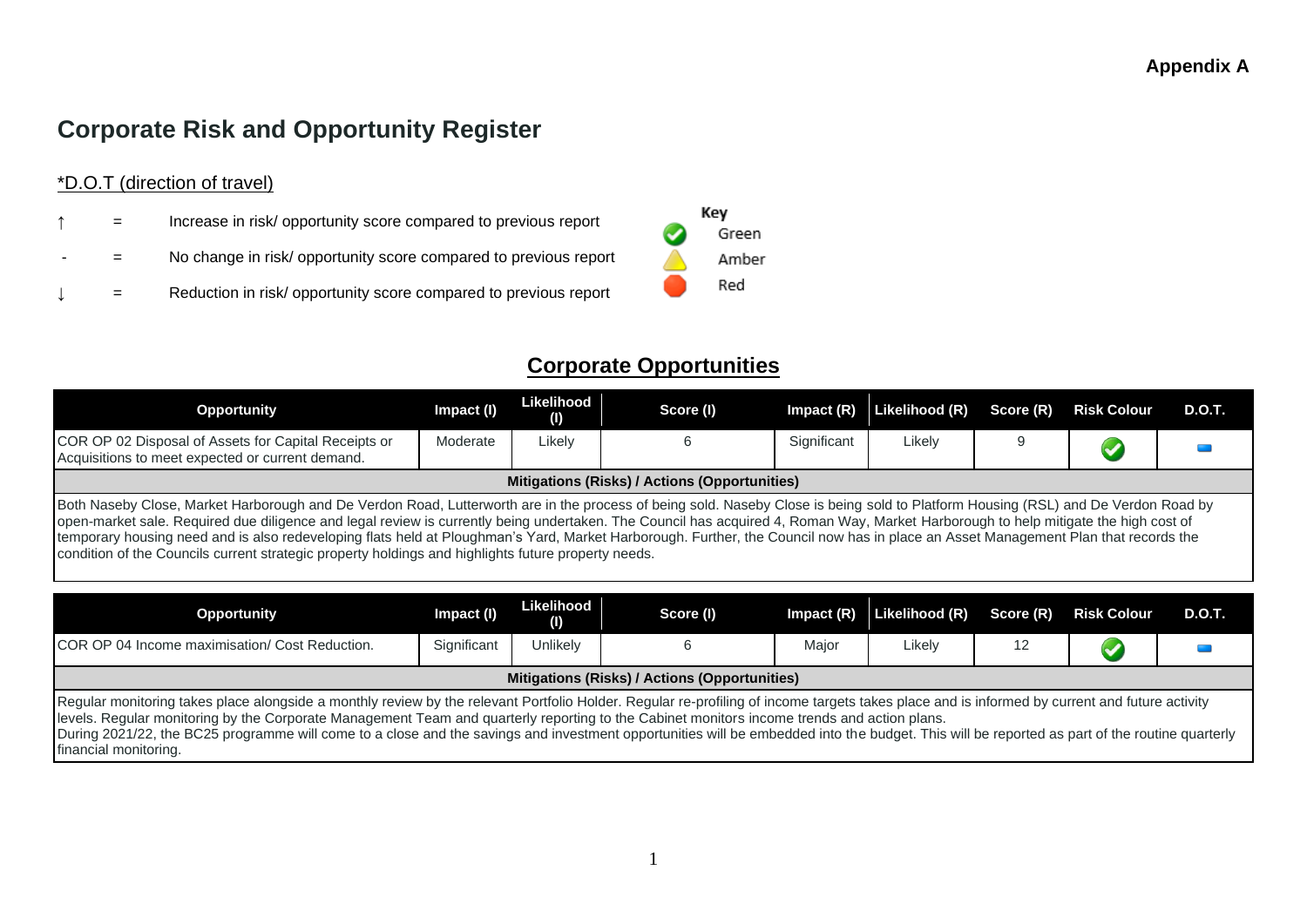| <b>Opportunity</b>                                                                                                                                                                                                                                                                                                                                           | Impact (I) | Likelihood<br>$\left( 0\right)$ | Score (I)                                     | Impact (R) | Likelihood (R) | Score (R) | <b>Risk Colour</b>   | <b>D.O.T.</b> |  |  |
|--------------------------------------------------------------------------------------------------------------------------------------------------------------------------------------------------------------------------------------------------------------------------------------------------------------------------------------------------------------|------------|---------------------------------|-----------------------------------------------|------------|----------------|-----------|----------------------|---------------|--|--|
| COR OP 05 To work with the other Leicestershire<br>Authorities to explore different structures for delivering<br>Council services for the benefit of residents.                                                                                                                                                                                              | Major      | Unlikely                        | 8                                             | Major      | Unlikely       | 8         |                      |               |  |  |
|                                                                                                                                                                                                                                                                                                                                                              |            |                                 | Mitigations (Risks) / Actions (Opportunities) |            |                |           |                      |               |  |  |
| The Leader of the Council has committed to working collaboratively for the potential benefit to the residents of Harborough District. Some preparatory work has been completed to identify the<br>scope of the project. A scope has been agreed between a number of Leicestershire Authorities on further collaboration and work is continuing in this area. |            |                                 |                                               |            |                |           |                      |               |  |  |
| <b>Opportunity</b>                                                                                                                                                                                                                                                                                                                                           | Impact (I) | Likelihood<br>(1)               | Score (I)                                     | Impact (R) | Likelihood (R) | Score (R) | <b>Risk Colour</b>   | <b>D.O.T.</b> |  |  |
| COR OP 06 To support communities during recovery<br>from the Covid-19 pandemic via the County-coordinated<br>Contain and COMF Funding.                                                                                                                                                                                                                       | Major      | Very Unlikely                   | 4                                             | Major      | Very Likely    | 16        | $\blacktriangledown$ |               |  |  |
|                                                                                                                                                                                                                                                                                                                                                              |            |                                 | Mitigations (Risks) / Actions (Opportunities) |            |                |           |                      |               |  |  |
| Agreed funding for specific projects focussed on Covid-19 recovery. £130K of funding was received during Quarter 4 of the 2020/21 year. Additional funding is anticipated to be received in<br>Quarter 1 of the 2021/22 year.                                                                                                                                |            |                                 |                                               |            |                |           |                      |               |  |  |
| <b>Opportunity</b>                                                                                                                                                                                                                                                                                                                                           | Impact (I) | Likelihood<br>(1)               | Score (I)                                     | Impact (R) | Likelihood (R) | Score (R) | <b>Risk Colour</b>   | <b>D.O.T.</b> |  |  |
| COR OP 07 To ensure that Harborough District Council<br>benefits from the ERDF Welcome Back funding to<br>support the reopening of local town centres and tourism                                                                                                                                                                                            | Moderate   | Likely                          | 6                                             | Moderate   | Very Likely    | 8         |                      |               |  |  |

| support the reopening of local town centres and tourism<br>following the Covid-19 pandemic.                                                                                                                                                                                                                                                                                                                                                                                                                                                                  |  |                                               |  |  |  |
|--------------------------------------------------------------------------------------------------------------------------------------------------------------------------------------------------------------------------------------------------------------------------------------------------------------------------------------------------------------------------------------------------------------------------------------------------------------------------------------------------------------------------------------------------------------|--|-----------------------------------------------|--|--|--|
|                                                                                                                                                                                                                                                                                                                                                                                                                                                                                                                                                              |  | Mitigations (Risks) / Actions (Opportunities) |  |  |  |
| To develop and deliver a programme of activities to support the reopening of local town centres and tourism and respond to the medium-term impact of Covid-19. The initial deadline is to submit<br>proposals to Government by 30 May 2021 was achieved. Once approved, the delivery of these plans can run through until the end of March 2022. Plans have had to be modified slightly to take<br>account of continuing restrictions and lack of capacity amongst the events industry, but these can simply be pushed back to later in 2021 and early 2022. |  |                                               |  |  |  |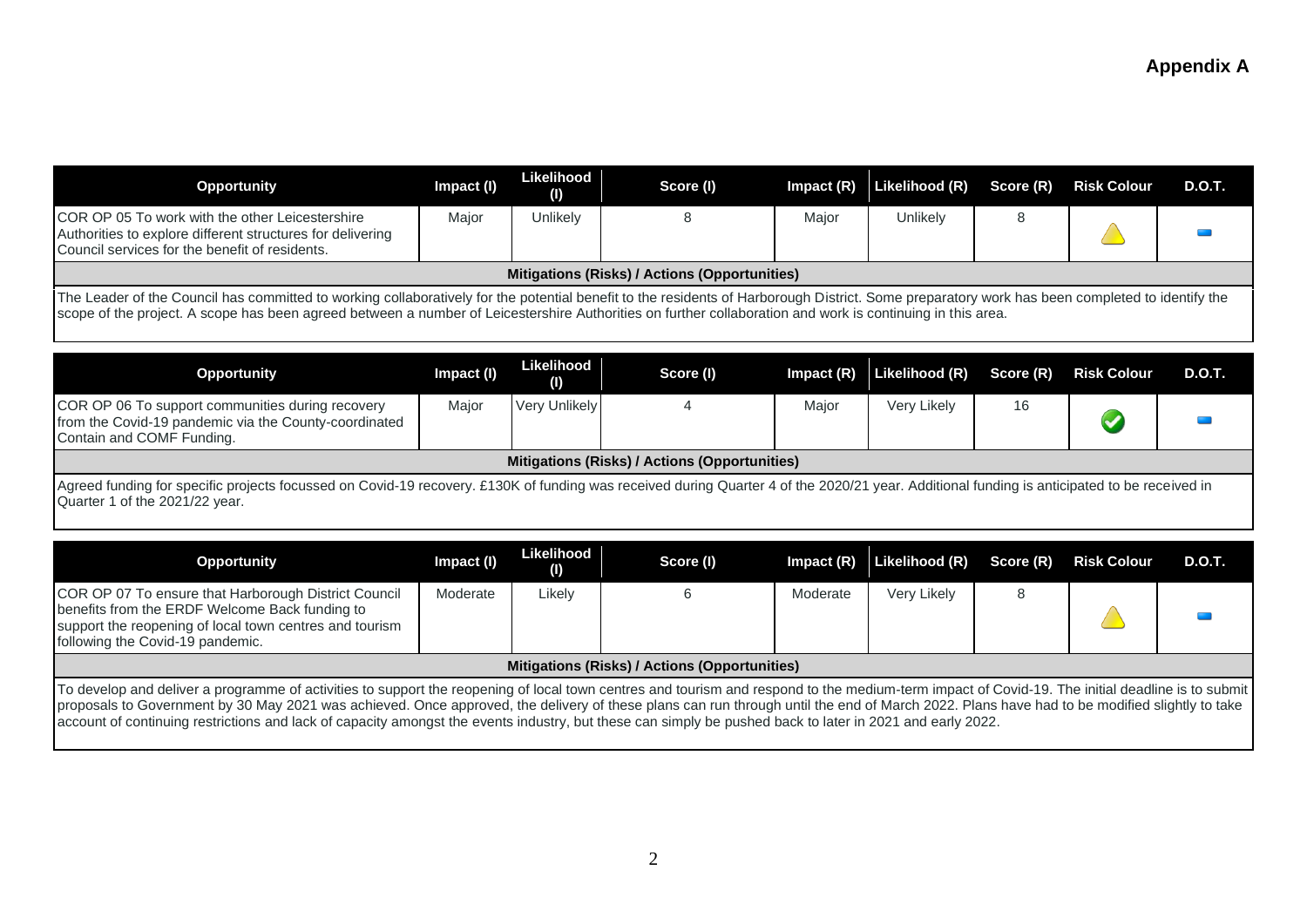| <b>Opportunity</b>                                                                                                                                                                                                                                                                                                                                                                                                                                                                                                                                                                                                                                                    | Impact (I)  | Likelihood<br>(1)    | Score (I)                                     | $Im$ pact $(R)$ | Likelihood (R) | Score (R) | <b>Risk Colour</b> | D.O.T. |
|-----------------------------------------------------------------------------------------------------------------------------------------------------------------------------------------------------------------------------------------------------------------------------------------------------------------------------------------------------------------------------------------------------------------------------------------------------------------------------------------------------------------------------------------------------------------------------------------------------------------------------------------------------------------------|-------------|----------------------|-----------------------------------------------|-----------------|----------------|-----------|--------------------|--------|
| COR OP 08 To maximise the likelihood that Harborough<br>District Council can benefit from Government Levelling Up<br>Funding to support town centre regeneration, investment<br>in local cultural facilities or upgrading local transport<br>Infrastructure.                                                                                                                                                                                                                                                                                                                                                                                                          | Significant | <b>Very Unlikely</b> |                                               | Significant     | Unlikelv       |           |                    |        |
|                                                                                                                                                                                                                                                                                                                                                                                                                                                                                                                                                                                                                                                                       |             |                      | Mitigations (Risks) / Actions (Opportunities) |                 |                |           |                    |        |
| Work with neighbouring councils, (particularly Oadby & Wigston, Blaby and Melton), and local MPs, to identify potential joint, compelling projects, which would meet the challenging objectives of<br>the Levelling Up Fund. It is recognised that this is likely to be a very difficult case to make, given that Harborough District is classed as a Category 3, (the lowest), area, and will also have submit<br>bids in partnership with neighbouring councils to reflect the needs of parliamentary constituencies. The aim is to plan towards Round 2, in order to allow time to identify realistic joint projects and<br>learn from the experiences of Round 1. |             |                      |                                               |                 |                |           |                    |        |

# Corporate Risks

| <b>Opportunity</b>                                                                                                                                                                                                                                                                                                                                                                                                        | Impact (I) | Likelihood<br>(1) | Score (I)                                     | Impact $(R)$ | Likelihood (R) | Score (R) | <b>Risk Colour</b> | D.O.T. |
|---------------------------------------------------------------------------------------------------------------------------------------------------------------------------------------------------------------------------------------------------------------------------------------------------------------------------------------------------------------------------------------------------------------------------|------------|-------------------|-----------------------------------------------|--------------|----------------|-----------|--------------------|--------|
| COR OP 09 The service transformation propositions<br>agreed by Council as a consequence of the Budget<br>Challenge 2025 programme deliver the required savings.                                                                                                                                                                                                                                                           | Moderate   | ∟ikely            |                                               | Major        | Likely         | 12        |                    |        |
|                                                                                                                                                                                                                                                                                                                                                                                                                           |            |                   | Mitigations (Risks) / Actions (Opportunities) |              |                |           |                    |        |
| The BC25 propositions agreed by Cabinet will have followed a robust 'check and challenge' process, but fundamentally will have been developed by the respective service manager themselves.<br>Further, the respective service manager will then lead the associated transformation to ensure that their savings/investment proposition will deliver the BC25 savings proposals within the<br>Council's Change Programme. |            |                   |                                               |              |                |           |                    |        |

| <b>Risk</b>                                                                                                                                                                                                                                                                                                                                                                         | Impact (I) | Likelihood<br>(1) | Score (I)                                     | Impact $(R)$ | Likelihood (R) Score (R) Risk Colour |  |  | D.O.T. |
|-------------------------------------------------------------------------------------------------------------------------------------------------------------------------------------------------------------------------------------------------------------------------------------------------------------------------------------------------------------------------------------|------------|-------------------|-----------------------------------------------|--------------|--------------------------------------|--|--|--------|
| CR 07 Risk of the Council not helping to encourage<br>conditions for new business growth results in the District<br>not benefitting from the LLEP funding                                                                                                                                                                                                                           | Moderate   | ∟ikelv            |                                               | Moderate     | Unlikely                             |  |  |        |
|                                                                                                                                                                                                                                                                                                                                                                                     |            |                   | Mitigations (Risks) / Actions (Opportunities) |              |                                      |  |  |        |
| The Council is represented on the LLEP Board through a nominated District Leader representation. The Council was successful in gaining funding for two projects from the Leicestershire<br>Business Rates pooling fund for 2019/20, and whilst progress has been delayed on these due to the coronavirus pandemic, work is back on track and the LLEP is comfortable and assured by |            |                   |                                               |              |                                      |  |  |        |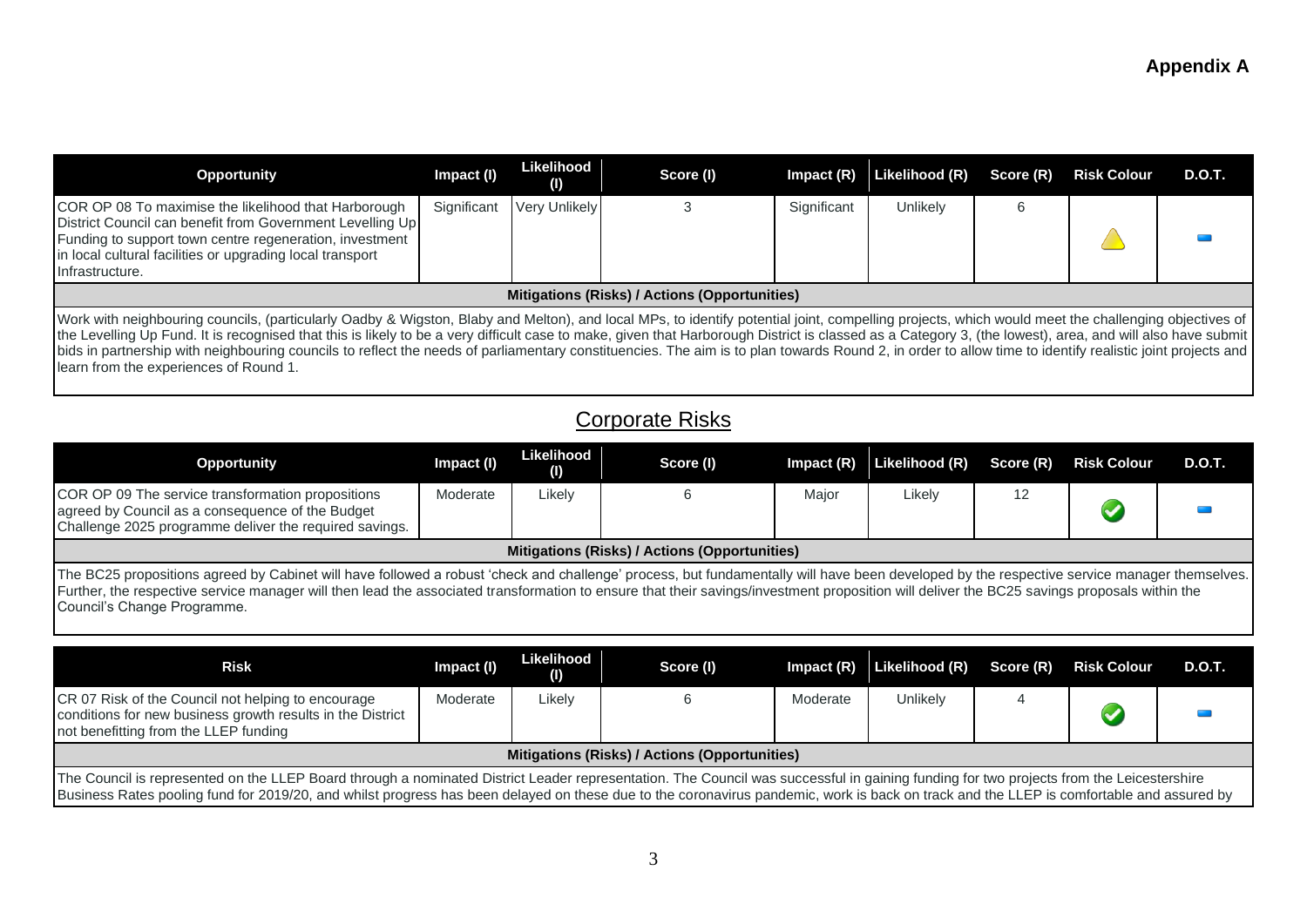the progress being made. Funding towards the implementation of the Lutterworth Town Centre Masterplan will be utilised later in the year, following the approval of the Masterplan in autumn 2021. Funding towards the St. Mary's Quarter in Market Harborough is being progressed via a consultant-led feasibility study in mid to late-2021.

| <b>Risk</b>                                                                                                                                                                                                                                                                                                                                                                          | Impact (I) | Likelihood<br>(1) | Score (I)                                     |       | Impact (R) Likelihood (R) Score (R) |  | <b>Risk Colour</b> | D.O.T. |
|--------------------------------------------------------------------------------------------------------------------------------------------------------------------------------------------------------------------------------------------------------------------------------------------------------------------------------------------------------------------------------------|------------|-------------------|-----------------------------------------------|-------|-------------------------------------|--|--------------------|--------|
| ICR 12 Lack of a co-ordinated approach to Emergency<br>Planning could result in a failure to effectively respond to<br>situations.                                                                                                                                                                                                                                                   | Major      | Unlikelv          |                                               | Major | Very Unlikely                       |  |                    |        |
|                                                                                                                                                                                                                                                                                                                                                                                      |            |                   | Mitigations (Risks) / Actions (Opportunities) |       |                                     |  |                    |        |
| As a member of the Local Resilience Forum (LRF) the Council receives support on responding to emergency situations from a number of partner organisations. Training undertaken by staff is<br>under continual review to ensure compliance with the Local Resilience Forum's guidance and competencies. Severe Weather and Flood Contingency Plans are in place to ensure there is an |            |                   |                                               |       |                                     |  |                    |        |

effective response to any incident. There is a county-wide programme for testing plans which ensures that there is a consistent approach and that plans are tested at appropriate times. The Council is a member of the county-wide emergency planning partnership and this provides 24/7 support from an emergency planning professional. A protocol has been developed, and is in operation, to update Members, at the time of an incident. Emergency Plans have been developed and tested for the high-risk scenarios throughout the District. Joint working arrangements with LCC Highways enable a co-ordinated approach to situations that involve both organisations. Member and Officer training has been provided to ensure their roles are fully understood during an incident. We work with the LRF to ensure Harborough Emergency Planning procedures are robust, clear to Members, and are tested. A Corporate Management Team Emergency Planning rota is in place. An online training module on Emergency Planning for all staff was launched in Quarter 4 of the 2016/17 year. Corporate Management Team received training in May 2018 regarding management of emergency incidents. An Audit review, conducted in February 2018, made no recommendations. During Quarter 3 of the 2019/20 year, elected members received an emergency plan briefing. During Quarter 2 of the 2020/21 year, a multi-agency exercise was carried out remotely across Leicestershire.

| <b>Risk</b>                                                                                                                                                                                                                                                                                                                                                                                                                                                                                                                                                                                                                                                                                                                                                                                                                                                             | Impact (I)  | Likelihood<br>(1) | Score (I)                                     | Impact $(R)$ | Likelihood (R) | Score (R) | <b>Risk Colour</b> | <b>D.O.T.</b> |
|-------------------------------------------------------------------------------------------------------------------------------------------------------------------------------------------------------------------------------------------------------------------------------------------------------------------------------------------------------------------------------------------------------------------------------------------------------------------------------------------------------------------------------------------------------------------------------------------------------------------------------------------------------------------------------------------------------------------------------------------------------------------------------------------------------------------------------------------------------------------------|-------------|-------------------|-----------------------------------------------|--------------|----------------|-----------|--------------------|---------------|
| <b>CR 15 Reduction in public sector funding by all partners</b><br>leads to service gaps and reduced public sector offer to<br>residents.                                                                                                                                                                                                                                                                                                                                                                                                                                                                                                                                                                                                                                                                                                                               | Significant | Likely            |                                               | Moderate     | Likely         |           |                    |               |
|                                                                                                                                                                                                                                                                                                                                                                                                                                                                                                                                                                                                                                                                                                                                                                                                                                                                         |             |                   | Mitigations (Risks) / Actions (Opportunities) |              |                |           |                    |               |
| The Council actively engages with partners in shaping future public service provision and to maintain awareness of any further potential reductions (revenue and capital) in funding from all<br>partners. However, the expected significant changes in future funding due to formulae adjustment and business rates, now expected to be implemented in 2022 (potentially 2023), is leading to a<br>lack of clarity over funding available to partners to support outcomes in the District. The Council partially mitigates this through representation on working groups. The government issued a one-<br>year financial settlement for 2021/22 and the expectation is that a Comprehensive Spending Review will be undertaken during the 2021/22 year. As part of the MTFS the risk associated with<br>reduced government funding was accommodated within the budget. |             |                   |                                               |              |                |           |                    |               |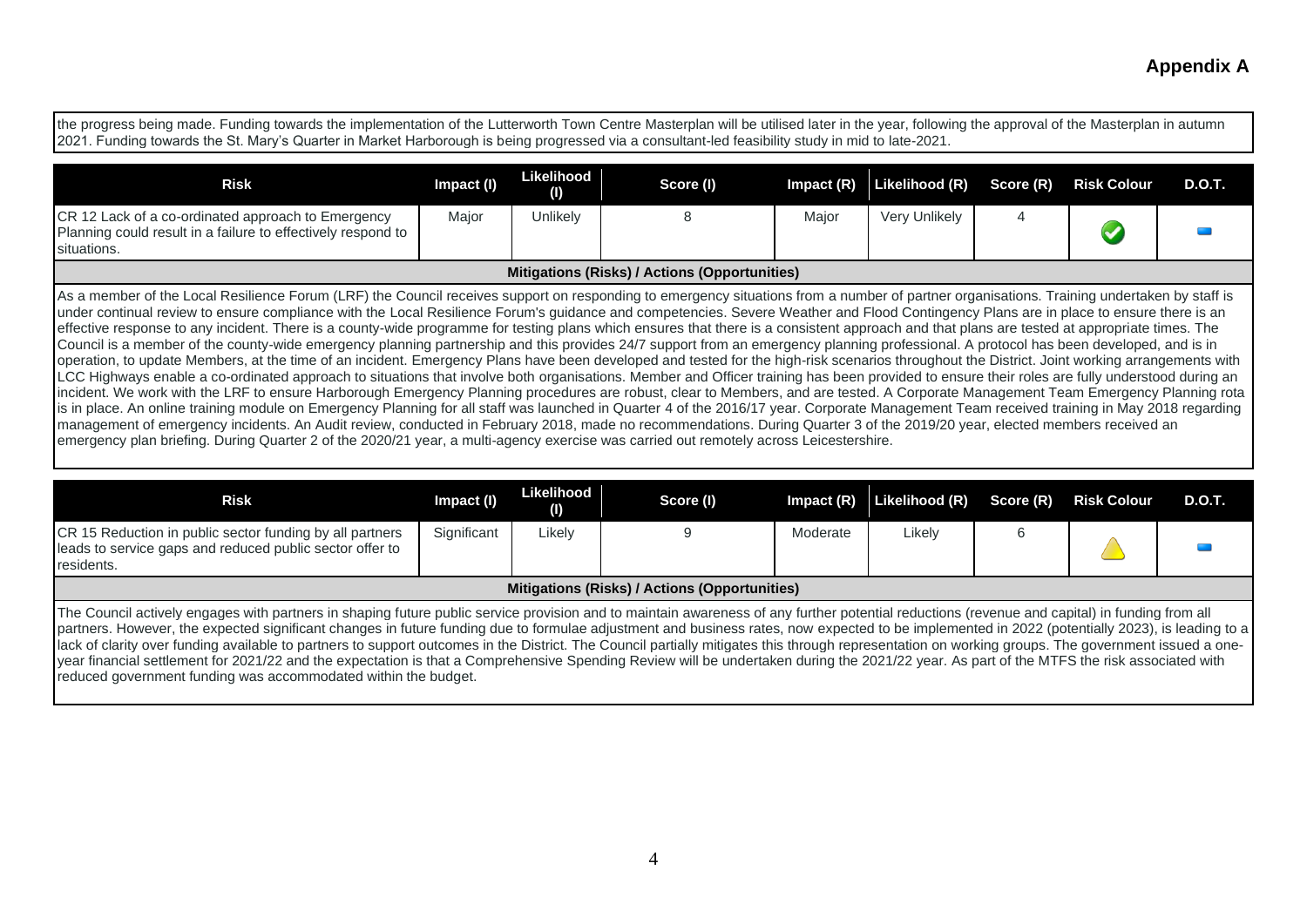| <b>Risk</b>                                                                                                                                                                                                                                                                                                                                                                                                                                                                                                                                                                                                                                                                                                                                          | Impact (I) | Likelihood<br>O)         | Score (I)                                     | $Im$ pact $(R)$ | Likelihood (R) | Score (R) | <b>Risk Colour</b> | D.O.T.        |  |  |
|------------------------------------------------------------------------------------------------------------------------------------------------------------------------------------------------------------------------------------------------------------------------------------------------------------------------------------------------------------------------------------------------------------------------------------------------------------------------------------------------------------------------------------------------------------------------------------------------------------------------------------------------------------------------------------------------------------------------------------------------------|------------|--------------------------|-----------------------------------------------|-----------------|----------------|-----------|--------------------|---------------|--|--|
| CR 20 Business Continuity: loss of building(s) / service(s)<br>through unforeseen events.                                                                                                                                                                                                                                                                                                                                                                                                                                                                                                                                                                                                                                                            | Major      | Very Likely              | 16                                            | Major           | Unlikely       | 8         |                    |               |  |  |
|                                                                                                                                                                                                                                                                                                                                                                                                                                                                                                                                                                                                                                                                                                                                                      |            |                          | Mitigations (Risks) / Actions (Opportunities) |                 |                |           |                    |               |  |  |
| Disaster recovery facilities are now in place for the hosting of key ICT systems in the event of a disaster recovery incident. Testing has been completed on bringing business applications, such<br>as TLC (Land Charges) and elections, online. The Elections system has been tested by the service area. Next stage: service areas to test using the recovered systems. Other activities include<br>testing individual business continuity plans with service areas and review priority services and accommodation, if necessary. All of the Business Continuity plans were updated during Quarter 1<br>of the 2020/21 year. A Business Continuity exercise on ICT Disaster Recovery is scheduled to take place in Quarter 2 of the 2021/22 year. |            |                          |                                               |                 |                |           |                    |               |  |  |
|                                                                                                                                                                                                                                                                                                                                                                                                                                                                                                                                                                                                                                                                                                                                                      |            |                          |                                               |                 |                |           |                    |               |  |  |
|                                                                                                                                                                                                                                                                                                                                                                                                                                                                                                                                                                                                                                                                                                                                                      |            |                          |                                               |                 |                |           |                    |               |  |  |
| <b>Risk</b>                                                                                                                                                                                                                                                                                                                                                                                                                                                                                                                                                                                                                                                                                                                                          | Impact (I) | <b>Likelihood</b><br>(1) | Score (I)                                     | Impact $(R)$    | Likelihood (R) | Score (R) | <b>Risk Colour</b> | <b>D.O.T.</b> |  |  |
| CR 25 The Council does not have sufficient funding to<br>deliver its current services in the medium term.                                                                                                                                                                                                                                                                                                                                                                                                                                                                                                                                                                                                                                            | Major      | Very Likely              | 16                                            | Significant     | Likely         | 9         |                    |               |  |  |
|                                                                                                                                                                                                                                                                                                                                                                                                                                                                                                                                                                                                                                                                                                                                                      |            |                          | Mitigations (Risks) / Actions (Opportunities) |                 |                |           |                    |               |  |  |

| Risk                                                                                                                                                                                                                                                                                                                                                                                      | Impact (I)  | Likelihood<br>(1) | Score (I)                                     | Impact (R)  | Likelihood (R) Score (R) | <b>Risk Colour</b> | D.O.T. |
|-------------------------------------------------------------------------------------------------------------------------------------------------------------------------------------------------------------------------------------------------------------------------------------------------------------------------------------------------------------------------------------------|-------------|-------------------|-----------------------------------------------|-------------|--------------------------|--------------------|--------|
| CR 27 Risk of reduction of failing to deliver housing in a<br>timely way could lead to reduction in receipts of new<br>homes bonus (NHB).                                                                                                                                                                                                                                                 | Significant | Unlikelv          |                                               | Significant | Unlikely                 |                    |        |
|                                                                                                                                                                                                                                                                                                                                                                                           |             |                   | Mitigations (Risks) / Actions (Opportunities) |             |                          |                    |        |
| New Homes Bonus: the final year was expected to be 2021/22, but following last Autumns one-year settlement, the final year is now expected to be 2022/23 (subject to further government<br>announcements on future funding settlement) – this is built into the MTES. The government will be replacing NHR, their consultation is now closed, but what the replacement will be is not yet |             |                   |                                               |             |                          |                    |        |

ents on future funding settlement) – this is built into the MTFS. The government will be replacing NHB, their consultation is now closed, but what the replacement will be is not yet known.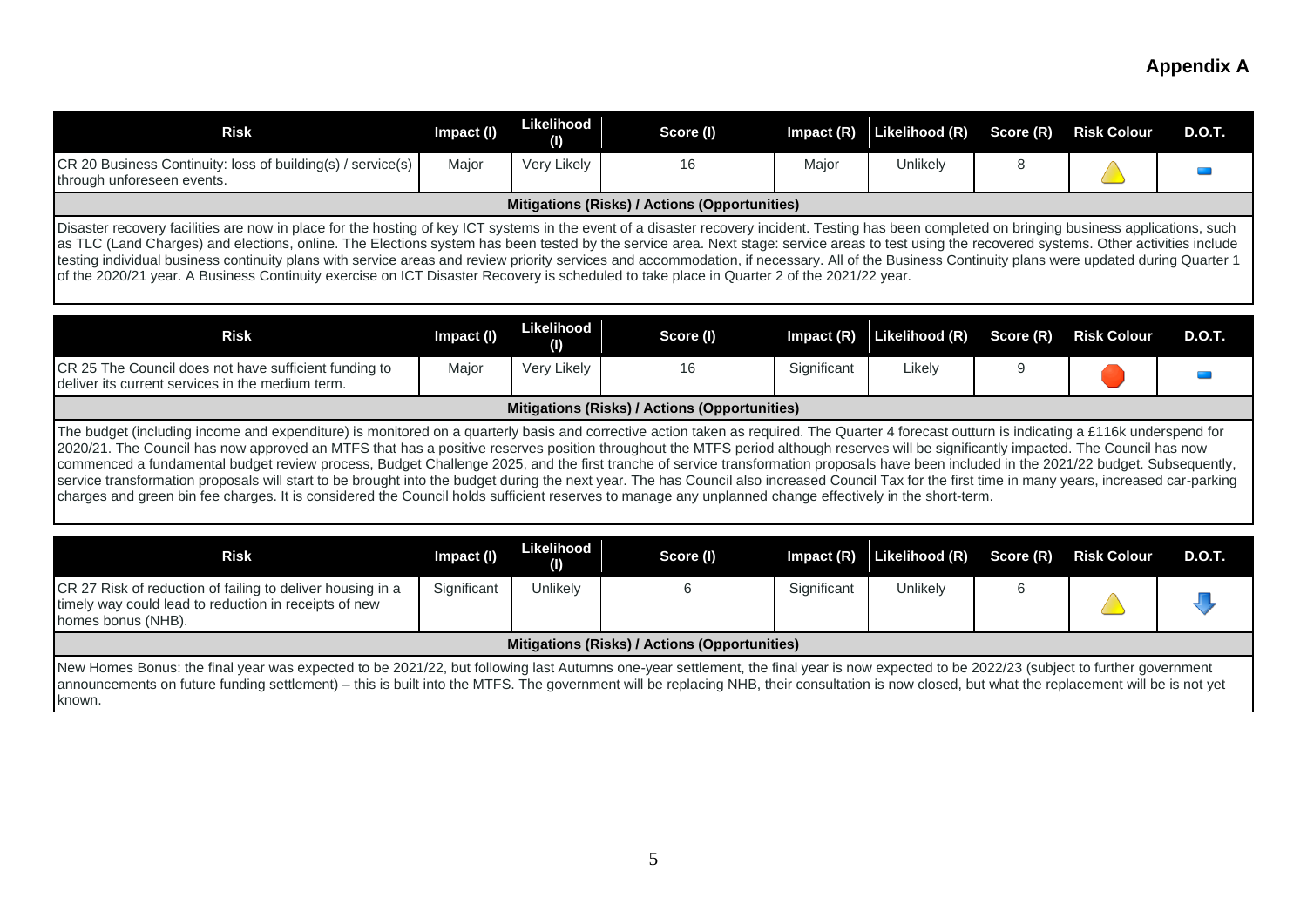| <b>Risk</b>                                                                                                                                                                                                                                                                                                                                                                                                                                                                                                                                                                                                                                                                                                                                                                                                                                                                                                                                                                                                                                                                                                                                                                                                                                                                                                                                                                                        | Impact (I)  | Likelihood<br>(I)       | Score (I)                                     | Impact (R)   | Likelihood (R) | Score (R) | <b>Risk Colour</b>   | <b>D.O.T.</b> |
|----------------------------------------------------------------------------------------------------------------------------------------------------------------------------------------------------------------------------------------------------------------------------------------------------------------------------------------------------------------------------------------------------------------------------------------------------------------------------------------------------------------------------------------------------------------------------------------------------------------------------------------------------------------------------------------------------------------------------------------------------------------------------------------------------------------------------------------------------------------------------------------------------------------------------------------------------------------------------------------------------------------------------------------------------------------------------------------------------------------------------------------------------------------------------------------------------------------------------------------------------------------------------------------------------------------------------------------------------------------------------------------------------|-------------|-------------------------|-----------------------------------------------|--------------|----------------|-----------|----------------------|---------------|
| CR 29 Loss of ability to provide a comprehensive service<br>due to cyber security attacks.                                                                                                                                                                                                                                                                                                                                                                                                                                                                                                                                                                                                                                                                                                                                                                                                                                                                                                                                                                                                                                                                                                                                                                                                                                                                                                         | Significant | Likely                  | 9                                             | Moderate     | Likely         | 6         |                      |               |
|                                                                                                                                                                                                                                                                                                                                                                                                                                                                                                                                                                                                                                                                                                                                                                                                                                                                                                                                                                                                                                                                                                                                                                                                                                                                                                                                                                                                    |             |                         | Mitigations (Risks) / Actions (Opportunities) |              |                |           |                      |               |
| The Council's ICT infrastructure is secured to national standards. We have annual ITC health check testing. The Council now has ongoing security and benchmarking performed by Microsoft<br>that provides additional recommendations and assurance. During Quarter 4 of the 2020/21 year, the potential for a global security issue occurred. The Council's swift implementation of its<br>Emergency Patching Procedure meant that it was unaffected by the incident. A revised ICT Strategy will be prepared during the 2021/22 year.                                                                                                                                                                                                                                                                                                                                                                                                                                                                                                                                                                                                                                                                                                                                                                                                                                                             |             |                         |                                               |              |                |           |                      |               |
| <b>Risk</b>                                                                                                                                                                                                                                                                                                                                                                                                                                                                                                                                                                                                                                                                                                                                                                                                                                                                                                                                                                                                                                                                                                                                                                                                                                                                                                                                                                                        | Impact (I)  | <b>Likelihood</b><br>O) | Score (I)                                     | Impact (R)   | Likelihood (R) | Score (R) | <b>Risk Colour</b>   | <b>D.O.T.</b> |
| CR 30 Risk of Loss of Planning decision-making powers<br>on major applications to the Planning Inspectorate due to<br>Special Measures designation as a result of triggering the<br>Appeal threshold for Government Intervention.                                                                                                                                                                                                                                                                                                                                                                                                                                                                                                                                                                                                                                                                                                                                                                                                                                                                                                                                                                                                                                                                                                                                                                  | Significant | Likely                  | 9                                             | Significant  | Very Unlikely  | 3         | $\blacktriangledown$ |               |
|                                                                                                                                                                                                                                                                                                                                                                                                                                                                                                                                                                                                                                                                                                                                                                                                                                                                                                                                                                                                                                                                                                                                                                                                                                                                                                                                                                                                    |             |                         | Mitigations (Risks) / Actions (Opportunities) |              |                |           |                      |               |
| The adopted District-wide Local Plan has the effect of reducing the number of planning applications made outside the strategy of the Local Plan. This has the effect of also reducing planning<br>appeals outside of the Local Plan strategy thereby significantly reducing the risk of loss of decision-making powers, special measures and government intervention. The proactive growth team is<br>working closely with applicants for allocated sites in the Local Plan and ensuring applications are submitted in a timely fashion to enable delivery in accordance with the Local Plan housing<br>trajectory. The Council ensures that it meets Statutory deadlines for determination of applications through the use of agreed extensions of time with applicants. The Council uses software to<br>manage deadlines and monitor performance.                                                                                                                                                                                                                                                                                                                                                                                                                                                                                                                                                |             |                         |                                               |              |                |           |                      |               |
| <b>Risk</b>                                                                                                                                                                                                                                                                                                                                                                                                                                                                                                                                                                                                                                                                                                                                                                                                                                                                                                                                                                                                                                                                                                                                                                                                                                                                                                                                                                                        | Impact (I)  | Likelihood<br>(1)       | Score (I)                                     | Impact $(R)$ | Likelihood (R) | Score (R) | <b>Risk Colour</b>   | <b>D.O.T.</b> |
| CR 32 The Council does not meet its budgeted-for<br>Planning fee income targets, particularly in regard to<br>major applications which could have a negative impact on<br>the Council's financial position.                                                                                                                                                                                                                                                                                                                                                                                                                                                                                                                                                                                                                                                                                                                                                                                                                                                                                                                                                                                                                                                                                                                                                                                        | Major       | Likely                  | 12                                            | Major        | Unlikely       | 8         |                      |               |
|                                                                                                                                                                                                                                                                                                                                                                                                                                                                                                                                                                                                                                                                                                                                                                                                                                                                                                                                                                                                                                                                                                                                                                                                                                                                                                                                                                                                    |             |                         | Mitigations (Risks) / Actions (Opportunities) |              |                |           |                      |               |
| The proactive growth team works closely with applications for allocated sites in the Local Plan to ensure that applications are submitted in a timely fashion to enable delivery to take place in<br>accordance with the Local Plan housing trajectory and also to ensure that planning application fee income levels are maintained. The Corporate Management Team monitors planning fee<br>income on a regular basis particularly in regard to fees for major applications and this information is fed into an overview of the Council's financial status. At the end of Quarter 4 of the 2020/21-<br>year, planning income was off target. This was due to a series of complex technical matters that took longer to resolve that anticipated resulting in Reserved Matters planning application<br>submissions being delayed. Also, in light of the Covid-19 crisis, predicting planning fee income was difficult. However, the situation and associated income continues to be monitored. Officers<br>have reviewed the model used for monitoring planning fee income and this is now more robust. Strategic Planners and Officers in Development Management are proactively monitoring the<br>delivery of the housing trajectory in the Local Plan to establish the extent to which there is a likelihood of major planning applications coming forward. A robust planning income system was |             |                         |                                               |              |                |           |                      |               |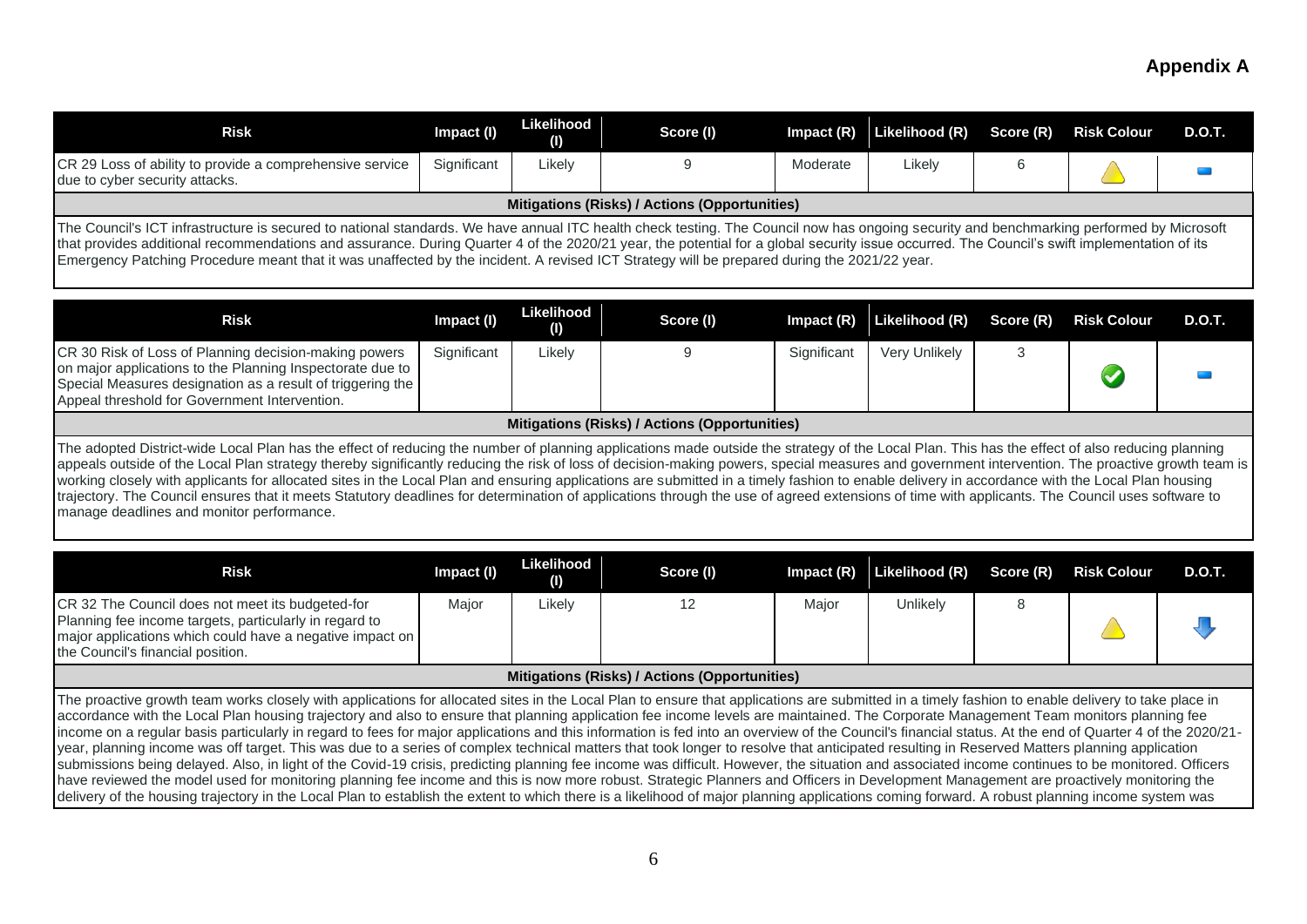developed during Quarter 4 of the 2020/21 year and was in use from Quarter 1 of the 2021/22 year. This system provides the Council with real-time financial information about planning income and enables accurate financial forecasting.

| <b>Risk</b>                                                                                                                                                                                                                                                                                                                                                                                  | Impact (I) | Likelihood<br>(1) | Score (I)                                     | $Im$ pact $(R)$ | Likelihood (R) Score (R) |  | <b>Risk Colour</b> | D.O.T. |
|----------------------------------------------------------------------------------------------------------------------------------------------------------------------------------------------------------------------------------------------------------------------------------------------------------------------------------------------------------------------------------------------|------------|-------------------|-----------------------------------------------|-----------------|--------------------------|--|--------------------|--------|
| CR 33 Costs of planning appeals, and legal challenges<br>exceed approved annual legal budget which weakens the<br>Council's financial position.                                                                                                                                                                                                                                              | Major      | ∟ikely            |                                               | Major           | Likely                   |  |                    |        |
|                                                                                                                                                                                                                                                                                                                                                                                              |            |                   | Mitigations (Risks) / Actions (Opportunities) |                 |                          |  |                    |        |
| Monitoring of the budget takes place throughout the year; ensure that all planning decisions taken by Members and Officers are robust and based on sound planning grounds to minimise the<br>risk of a successful appeal/ challenge. At the end of Quarter 1 of the 2021/22 year legal costs were within budget. Further training for elected members will take place as required during the |            |                   |                                               |                 |                          |  |                    |        |

risk of a successful appeal/ challenge. At the end of Quarter 1 of the 2021/22 year legal costs were within budget. Further training for elected members will take place as required during the 2021/22 year. At the end of Quarter 1 of the 2021/22 year the final judgement of an ongoing judicial review is awaited. This may result in legal costs exceeding the legal budget allocated to planning matters.

| <b>Risk</b>                                                                                                                                                                                                                                                                                                                                                                                                                                                                                                                                                                                                                                                                                                                                                                                                                                                                                                                                                                                                                                             | Impact (I) | Likelihood<br>O) | Score (I) | $Im$ pact $(R)$ | Likelihood (R) | Score (R) | <b>Risk Colour</b> | <b>D.O.T.</b> |
|---------------------------------------------------------------------------------------------------------------------------------------------------------------------------------------------------------------------------------------------------------------------------------------------------------------------------------------------------------------------------------------------------------------------------------------------------------------------------------------------------------------------------------------------------------------------------------------------------------------------------------------------------------------------------------------------------------------------------------------------------------------------------------------------------------------------------------------------------------------------------------------------------------------------------------------------------------------------------------------------------------------------------------------------------------|------------|------------------|-----------|-----------------|----------------|-----------|--------------------|---------------|
| ICR 34 The Council fails to meet its information<br>governance and records management obligations under<br>various enactments such as the Data Protection Act 2018<br>and UK GDPR.                                                                                                                                                                                                                                                                                                                                                                                                                                                                                                                                                                                                                                                                                                                                                                                                                                                                      | Major      | Likely           | 12        | Moderate        | Unlikelv       |           |                    |               |
| Mitigations (Risks) / Actions (Opportunities)                                                                                                                                                                                                                                                                                                                                                                                                                                                                                                                                                                                                                                                                                                                                                                                                                                                                                                                                                                                                           |            |                  |           |                 |                |           |                    |               |
| A series of measures have been put in place to ensure that the Council is compliant with the requirements of the Data Protection Act 2018: The appointment of Data Protection Officer (DPO);<br>Mandatory UK GDPR training for all staff; training and guidance for elected members; all existing policies, procedures and working practices reviewed for compliance; introduction of Information<br>Governance Board (Chaired by SIRO); introduction of Data Protection Impact Assessments (DPIA) and on-going programme of Information management inspections; on-going training and<br>review of systems, working practices and control mechanisms. UK GDPR has been added as a standard item to all report templates and Officers were trained on this. Compliance checking<br>continues as a matter of course. Refresher training on UK GDPR and FOI was rolled out in the 2020/21 year. This is largely complete with some mop up reminders to be issued. New Records<br>Management policy to be drafted and introduced, during the 2021/22 year. |            |                  |           |                 |                |           |                    |               |

| Risk                                                                                                                                                                                                                                                                                                                                                                                     | Impact (I)  | Likelihood<br>(1) | Score (I) | Impact $(R)$ | Likelihood (R) Score (R) |  | <b>Risk Colour</b> | D.O.T. |  |
|------------------------------------------------------------------------------------------------------------------------------------------------------------------------------------------------------------------------------------------------------------------------------------------------------------------------------------------------------------------------------------------|-------------|-------------------|-----------|--------------|--------------------------|--|--------------------|--------|--|
| CR 37 Increase in homeless presentations results in an<br>increased demand in Council support for relief.                                                                                                                                                                                                                                                                                | Significant | Very Likely       |           | Significant  | Very Likely              |  |                    |        |  |
| Mitigations (Risks) / Actions (Opportunities)                                                                                                                                                                                                                                                                                                                                            |             |                   |           |              |                          |  |                    |        |  |
| During Quarter 4 of the 2019/20 year, the Council completed purchase of three flats and they began to be used to accommodate homeless households. In total, the Council now has four flats<br>which can be used to accommodate the homeless. The Council is proactively working with the Citizens Advice Bureau, and social landlords, to encourage vulnerable households to effectively |             |                   |           |              |                          |  |                    |        |  |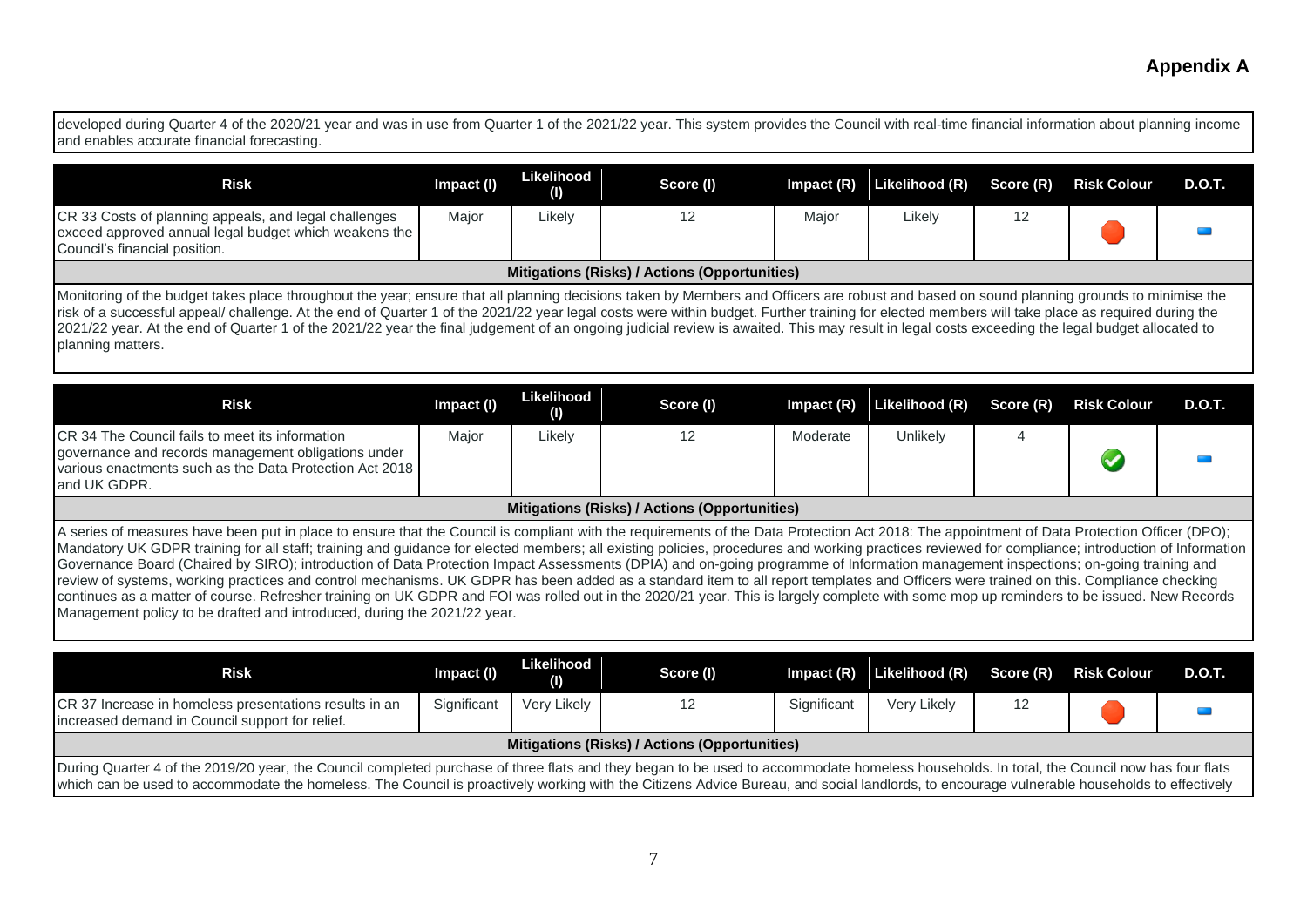| budget for the future to avoid homelessness. The Council was successful in obtaining additional funding to specifically help it target homelessness. During the 2021/22 year the Council will<br>begin work to develop a property on Roman Way, Market Harborough into flats which will be used to accommodate homeless persons. |            |                   |                                               |              |                |           |                      |               |  |
|----------------------------------------------------------------------------------------------------------------------------------------------------------------------------------------------------------------------------------------------------------------------------------------------------------------------------------|------------|-------------------|-----------------------------------------------|--------------|----------------|-----------|----------------------|---------------|--|
| <b>Risk</b>                                                                                                                                                                                                                                                                                                                      | Impact (I) | Likelihood<br>(1) | Score (I)                                     | Impact $(R)$ | Likelihood (R) | Score (R) | <b>Risk Colour</b>   | <b>D.O.T.</b> |  |
| ICR 38 Risk of Environmental Services contractor<br>defaulting leads to an inability to fulfil the statutory<br>obligation to collect waste.                                                                                                                                                                                     | Major      | Unlikely          | 8                                             | Major        | Very Unlikely  | 4         | $\blacktriangledown$ |               |  |
|                                                                                                                                                                                                                                                                                                                                  |            |                   | Mitigations (Risks) / Actions (Opportunities) |              |                |           |                      |               |  |
| Regular engagement with contractor (this contact has increased as a result of the Covid-19 crisis in order to help anticipate potential issues). The Council has had a healthy working relationship<br>with the contractor over a number of years.                                                                               |            |                   |                                               |              |                |           |                      |               |  |
| <b>Risk</b>                                                                                                                                                                                                                                                                                                                      | Impact (I) | Likelihood<br>(1) | Score (I)                                     | Impact $(R)$ | Likelihood (R) | Score (R) | <b>Risk Colour</b>   | D.O.T.        |  |
| CR 39 Risk of leisure contractor defaulting leads to an<br>inability to deliver leisure services.                                                                                                                                                                                                                                | Major      | Likely            | 12                                            | Major        | Unlikely       | 8         |                      |               |  |

#### **Mitigations (Risks) / Actions (Opportunities)**

Regular engagement with contractor. The Council has agreed a financial Covid-19 Support Package with the contractor to ensure that all services continue to be provided. Oversight of the contract appears regularly on Council Committee agendas to ensure it continues to be discussed regularly. Sport England has provided specialist advice, and support, to the Council to help with the ongoing Coronavirus situation. During Quarter 4 of the 2020/21 year the Council received some additional funding from central government to help support leisure recovery. During Quarter 1 of the 2021/22 year the Council agreed to continue to support the Leisure contractor for a further six months.

| <b>Risk</b>                                                                                                                                                                                                                                                                                                                                                                                                                                                                                                                                                                                                                                                                                                                                                                     | Impact (I) | Likelihood<br>(1) | Score (I) | $Im$ pact $(R)$ | Likelihood (R) | Score (R) | <b>Risk Colour</b> | D.O.T. |
|---------------------------------------------------------------------------------------------------------------------------------------------------------------------------------------------------------------------------------------------------------------------------------------------------------------------------------------------------------------------------------------------------------------------------------------------------------------------------------------------------------------------------------------------------------------------------------------------------------------------------------------------------------------------------------------------------------------------------------------------------------------------------------|------------|-------------------|-----------|-----------------|----------------|-----------|--------------------|--------|
| CR 40 The service transformation propositions agreed by<br>Council as a consequence of the Budget Challenge 2025<br>programme is not delivered resulting in<br>underachievement of identified savings.                                                                                                                                                                                                                                                                                                                                                                                                                                                                                                                                                                          | Major      | <b>Unlikely</b>   |           | Significant     | Unlikely       |           |                    |        |
| Mitigations (Risks) / Actions (Opportunities)                                                                                                                                                                                                                                                                                                                                                                                                                                                                                                                                                                                                                                                                                                                                   |            |                   |           |                 |                |           |                    |        |
| The BC25 programme is being closely controlled and monitored and includes a number of key attributes that aim to ensure that propositions are deliverable, realistic and achieve the expected<br>savings/investment; including:Independent project management, Comparison data to similar councils; Positive ownership of proposals as reviews developed by service managers; Political<br>sponsorship of service/delivery changes proposals; Strategic 'critical' leadership review of service/delivery proposals. Subsequent service transformation is then embedded into the Council's<br>Change Programme, which then has further strategic officer and political oversight. Implementation is led by service managers based on the Council project management methodology; |            |                   |           |                 |                |           |                    |        |

including the development of detailed business cases and associated plans.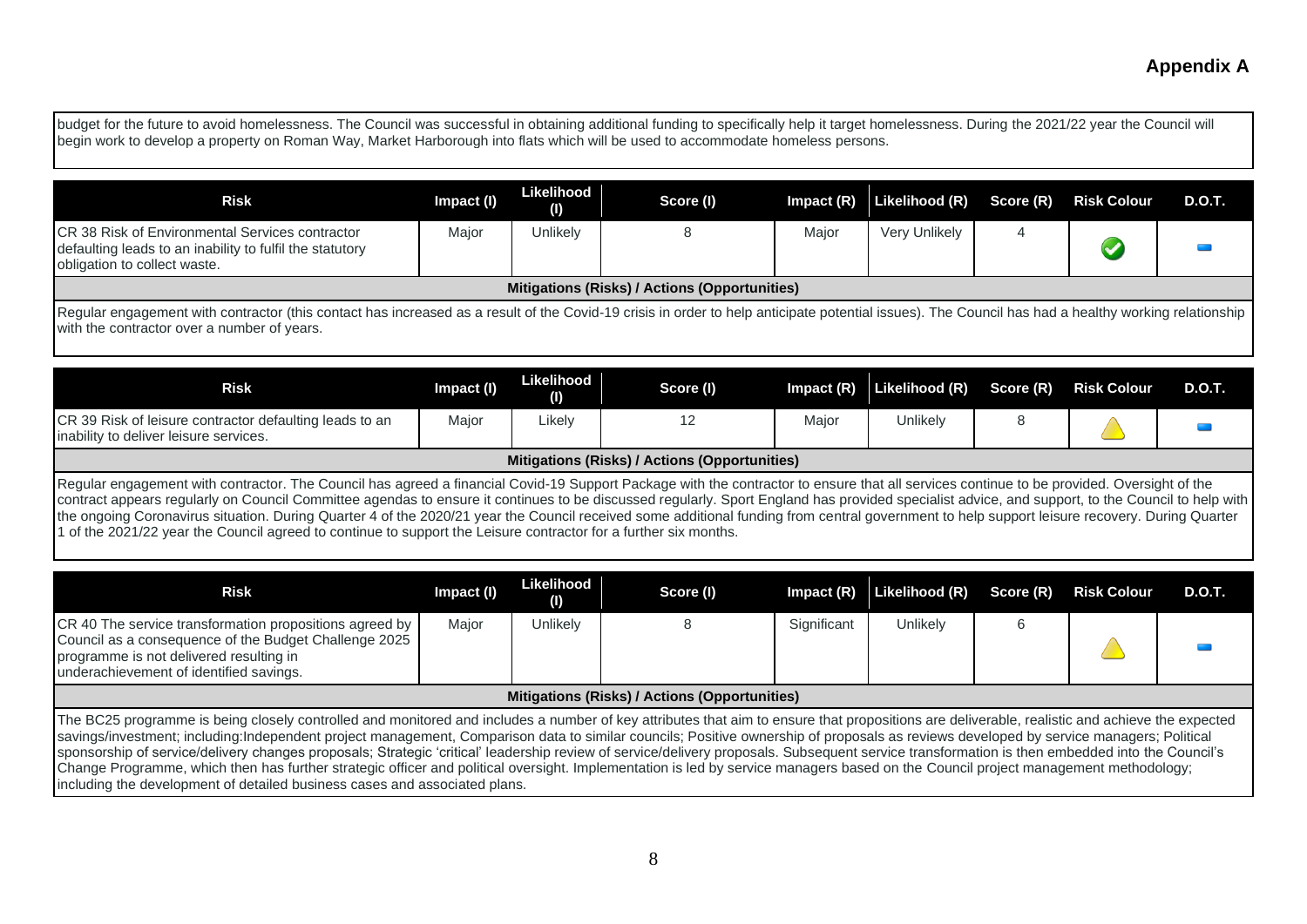| <b>Risk</b>                                                                                                                                                                                                                                                                                                                                                                                                                                                                                                                                                                                                                                                                                                            | Impact (I) | Likelihood<br>O)        | Score (I)                                            | Impact $(R)$ | Likelihood (R) | Score (R) | <b>Risk Colour</b> | <b>D.O.T.</b> |
|------------------------------------------------------------------------------------------------------------------------------------------------------------------------------------------------------------------------------------------------------------------------------------------------------------------------------------------------------------------------------------------------------------------------------------------------------------------------------------------------------------------------------------------------------------------------------------------------------------------------------------------------------------------------------------------------------------------------|------------|-------------------------|------------------------------------------------------|--------------|----------------|-----------|--------------------|---------------|
| CV 02 Unforeseen, unfunded financial burdens as a<br>result of responding to the ongoing situation weaken the<br>Council's financial stability.                                                                                                                                                                                                                                                                                                                                                                                                                                                                                                                                                                        | Major      | Very Likely             | 16                                                   | Significant  | Likely         | 9         |                    |               |
|                                                                                                                                                                                                                                                                                                                                                                                                                                                                                                                                                                                                                                                                                                                        |            |                         | <b>Mitigations (Risks) / Actions (Opportunities)</b> |              |                |           |                    |               |
| The Council is actively monitoring the ongoing impact of the Covid-19 pandemic on both its 'business as usual' and Covid response services; this is reported to Cabinet at the same time as<br>routine budget monitoring. The Council is currently forecasting a need to use its own reserves to meet some unsupported costs of Covid, these can be met in the short-term, but this is likely to<br>have an adverse impact on the longer-term financial sustainability of the Council. In setting the Budget and MTFS the Council has set aside a specific ear-marked reserve in respect of Covid<br>and has been prudent in setting its Council Tax base and its estimates for Council Tax and Business Rates income. |            |                         |                                                      |              |                |           |                    |               |
| <b>Risk</b>                                                                                                                                                                                                                                                                                                                                                                                                                                                                                                                                                                                                                                                                                                            | Impact (I) | <b>Likelihood</b><br>O) | Score (I)                                            | Impact $(R)$ | Likelihood (R) | Score (R) | <b>Risk Colour</b> | <b>D.O.T.</b> |
| CV 03 Loss of income, as economic activity reduces,<br>weakens the Council's cashflow and financial<br>sustainability.                                                                                                                                                                                                                                                                                                                                                                                                                                                                                                                                                                                                 | Major      | Likely                  | 12                                                   | Major        | Likely         | 12        |                    |               |

#### **Mitigations (Risks) / Actions (Opportunities)**

The Council has recognised reductions in: 1. Corporate income (business rates and council tax) through both the use of new Tax Income Guarantee Scheme (TIG) and revisions to Collection Fund provisions. To help mitigate future impacts, when the 2021/22 budget was approved the Council established a £1.1m "Covid-19 Internal Recovery Reserve" – this effectively earmarks TIG Igrant. 2. Some "corporate centric" service income lines (i.e. Planning, Investment Interest) and negated these with the application of some of the CV19 grants etc. notified as part of the financial settlement (discussed in detail in the Budget related Cabinet/Council reports considered in January/February 2021. Some risk remains around other significant income lines i.e. Car Parking etc but these will be closely monitored as part of the routine quarterly monitoring process. Where savings can be vired from other budgets, this will be actioned first but where significant shortfalls can only be met from the use of reserves, such reserves will be applied. The Council maintains a £2.6m (20% of Net Expenditure) General Fund (Unallocated) Reserve to meet such unplanned losses. The Council continues to monitor Coronavirus related impacts and reports as required to government on impacts. The government will compensate the Council for some elements of income loss for the first quarter of 2021/22, but it will not be 100%. And, if it becomes necessary, the Council will continue to lobby government for further Covid-related support.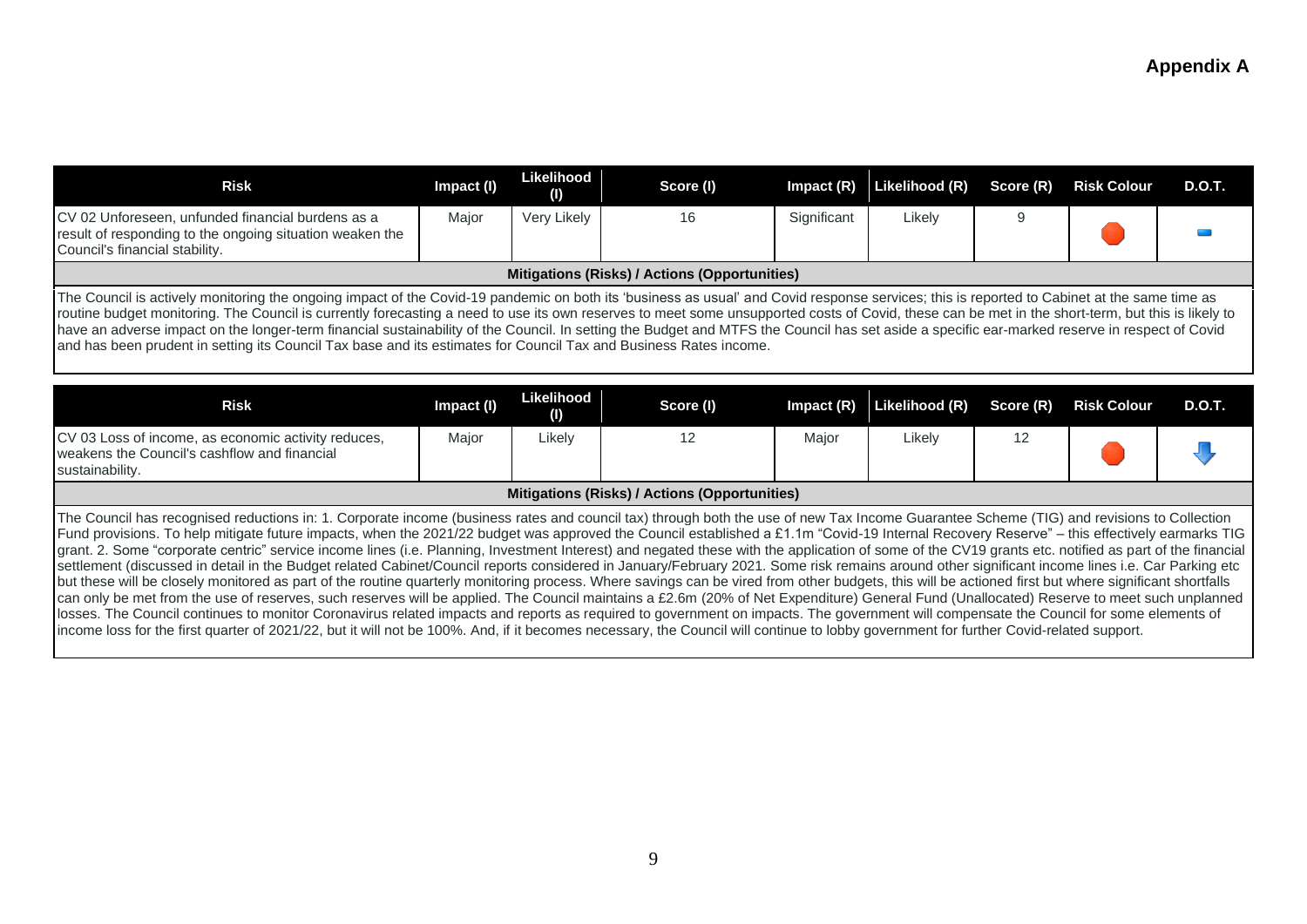| <b>Risk</b>                                                                                                                                                                                                                                                                                                                                                                                                                                                                                                                                                                                                                                                                                                                                                                                                                                                                                                                                                                                                                                                                                                                                                | Impact (I)                                                                                                                                                                                                                                                                                                                                                                                 | Likelihood<br>(1) | Score (I)                                     | Impact (R)  | Likelihood (R) | Score (R) | <b>Risk Colour</b> | <b>D.O.T.</b> |  |  |
|------------------------------------------------------------------------------------------------------------------------------------------------------------------------------------------------------------------------------------------------------------------------------------------------------------------------------------------------------------------------------------------------------------------------------------------------------------------------------------------------------------------------------------------------------------------------------------------------------------------------------------------------------------------------------------------------------------------------------------------------------------------------------------------------------------------------------------------------------------------------------------------------------------------------------------------------------------------------------------------------------------------------------------------------------------------------------------------------------------------------------------------------------------|--------------------------------------------------------------------------------------------------------------------------------------------------------------------------------------------------------------------------------------------------------------------------------------------------------------------------------------------------------------------------------------------|-------------------|-----------------------------------------------|-------------|----------------|-----------|--------------------|---------------|--|--|
| CV 04 The focus on high-priority, short-term needs<br>prevent the medium-term financial planning and decision-<br>making needed to balance the Council's finances in the<br>medium term.                                                                                                                                                                                                                                                                                                                                                                                                                                                                                                                                                                                                                                                                                                                                                                                                                                                                                                                                                                   | Major                                                                                                                                                                                                                                                                                                                                                                                      | Very Likely       | 16                                            | Major       | Likely         | 12        |                    |               |  |  |
|                                                                                                                                                                                                                                                                                                                                                                                                                                                                                                                                                                                                                                                                                                                                                                                                                                                                                                                                                                                                                                                                                                                                                            |                                                                                                                                                                                                                                                                                                                                                                                            |                   | Mitigations (Risks) / Actions (Opportunities) |             |                |           |                    |               |  |  |
| The Council has an MTFS that models financial standing through to 2024/25. This in itself will help the Council to maintain a medium-term financial horizon. The MTFS will be adjusted<br>throughout 2021/22 as the results of the BC25 budget review programme are embedded and this will be reported as part of the routine quarterly budget monitoring process. Further, a new style<br>of quarterly financial monitoring is introduced that will reflect on both in-year and medium-term service/corporate financial impacts as well as consequential impacts on reserves. The MTFS itself<br>includes respective financial impacts from Covid-related losses (Council Tax, Business Rates, general service incomes) and respective 'compensating' government grants. The Council has<br>agreed to use some of the one-off grants to meet some of the expected losses to be incurred by some services. The Council will continue to use reserves to balance its budget but, the first port<br>of call to meet budget shortfalls will be virements from within services or from other services and then the use of General Fund (unallocated) Reserves. |                                                                                                                                                                                                                                                                                                                                                                                            |                   |                                               |             |                |           |                    |               |  |  |
| <b>Risk</b>                                                                                                                                                                                                                                                                                                                                                                                                                                                                                                                                                                                                                                                                                                                                                                                                                                                                                                                                                                                                                                                                                                                                                | Impact (I)                                                                                                                                                                                                                                                                                                                                                                                 | Likelihood<br>(1) | Score (I)                                     | Impact (R)  | Likelihood (R) | Score (R) | <b>Risk Colour</b> | <b>D.O.T.</b> |  |  |
| CV 06 Reduced staff morale, as a result of depleted<br>numbers of workers and uncertainty about the future,<br>leads to mistakes and loss of productivity.                                                                                                                                                                                                                                                                                                                                                                                                                                                                                                                                                                                                                                                                                                                                                                                                                                                                                                                                                                                                 | Moderate                                                                                                                                                                                                                                                                                                                                                                                   | Unlikely          | 4                                             | Minor       | Unlikely       | 2         |                    |               |  |  |
|                                                                                                                                                                                                                                                                                                                                                                                                                                                                                                                                                                                                                                                                                                                                                                                                                                                                                                                                                                                                                                                                                                                                                            |                                                                                                                                                                                                                                                                                                                                                                                            |                   | Mitigations (Risks) / Actions (Opportunities) |             |                |           |                    |               |  |  |
|                                                                                                                                                                                                                                                                                                                                                                                                                                                                                                                                                                                                                                                                                                                                                                                                                                                                                                                                                                                                                                                                                                                                                            | Clear and continuous communications, regular check-ins by managers. Ongoing Covid-19 factors and BC25 work may increase the scores of this risk. However, at the time of writing, there is no<br>evidence of loss of productivity. Because staff continue to work at home, new ways of working which are aimed at maintaining morale are being developed for roll-out in the 2021/22 year. |                   |                                               |             |                |           |                    |               |  |  |
| <b>Risk</b>                                                                                                                                                                                                                                                                                                                                                                                                                                                                                                                                                                                                                                                                                                                                                                                                                                                                                                                                                                                                                                                                                                                                                | Impact (I)                                                                                                                                                                                                                                                                                                                                                                                 | Likelihood<br>(1) | Score (I)                                     | Impact (R)  | Likelihood (R) | Score (R) | <b>Risk Colour</b> | <b>D.O.T.</b> |  |  |
| CV 09 The ongoing situation leads to multiple, concurrent<br>Emergency Planning situations which the Council does<br>not have the capacity to deal with.                                                                                                                                                                                                                                                                                                                                                                                                                                                                                                                                                                                                                                                                                                                                                                                                                                                                                                                                                                                                   | Significant                                                                                                                                                                                                                                                                                                                                                                                | Likely            | 9                                             | Significant | Very Unlikely  | 3         |                    |               |  |  |
|                                                                                                                                                                                                                                                                                                                                                                                                                                                                                                                                                                                                                                                                                                                                                                                                                                                                                                                                                                                                                                                                                                                                                            |                                                                                                                                                                                                                                                                                                                                                                                            |                   | Mitigations (Risks) / Actions (Opportunities) |             |                |           |                    |               |  |  |
| Working in partnership with the LRF; Availability of mutual aid as necessary through the Resilience Partnership; Separation of roles between Corporate Management Team to deal with any<br>concurrent issues. A concurrent response structure has been devised and roles allocated to different individuals to increase the resilience to respond to concurrent incidents.                                                                                                                                                                                                                                                                                                                                                                                                                                                                                                                                                                                                                                                                                                                                                                                 |                                                                                                                                                                                                                                                                                                                                                                                            |                   |                                               |             |                |           |                    |               |  |  |